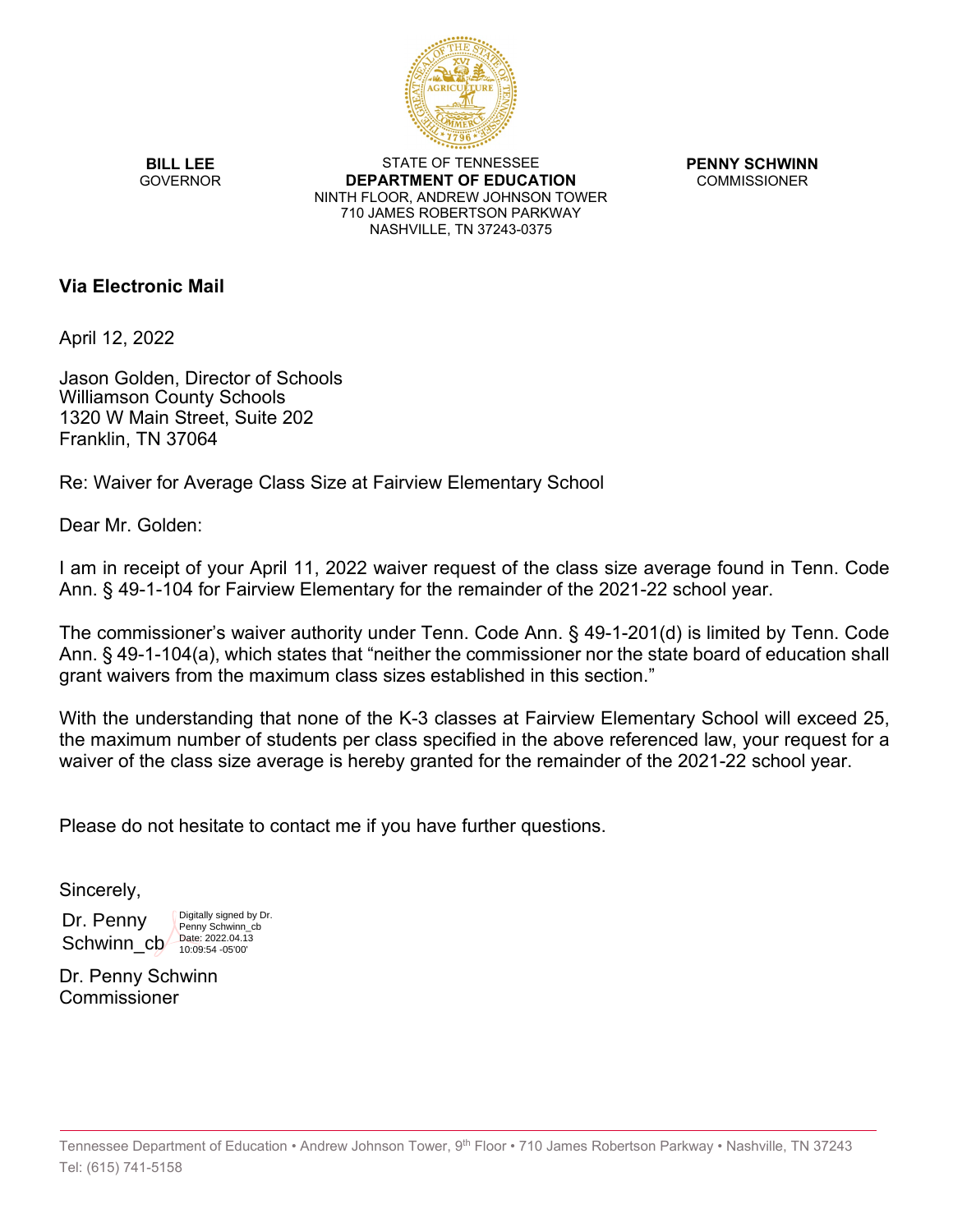



710 James Robertson Parkway - Andrew Johnson Tower, 9<sup>th</sup> Floor - Nashville, TN 37243

# **Local Education Agency Waiver Request**

Pursuant to Tennessee Code Annotated § 49-1-201(d), upon application by the local education agency for one (1) or more of its schools, the commissioner of education may waive any state board rule or statute that inhibits or hinders the LEA's ability to meet its goals or comply with its mission. Please submit completed forms to Commissioner.Schwinn@tn.gov. Following review by the commissioner, the district will be notified in writing if the waiver request is approved or denied. Unless otherwise stated, all waivers granted by the commissioner shall be granted for one year terms.

Waivers may not be granted by the commissioner for regulatory or statutory requirements related to:

- (A) Federal and state civil rights:
- (B) Federal, state and local health and safety;
- (C) Federal and state public records;
- (D) Immunizations:
- (E) Possession of weapons on school grounds;
- (F) Background checks and fingerprinting of personnel;
- (G) Federal and state special education services;
- (H) Student due process:
- (I) Parental rights;
- (J) Federal and state student assessment and accountability;
- (K) Open meetings;
- (L) Educators' due process rights;
- (M) Reductions in teachers' salaries:
- (N) Employee rights, salaries and benefits; and
- (O) Licensure of employees.

#### **Local Education Agency:**

**Williamson County Schools** 

#### **School Information (if applicable):**

School Name: **Fairview Elementary** Street: 2640 Fairview Blvd City: Fairview Zip Code: 37062